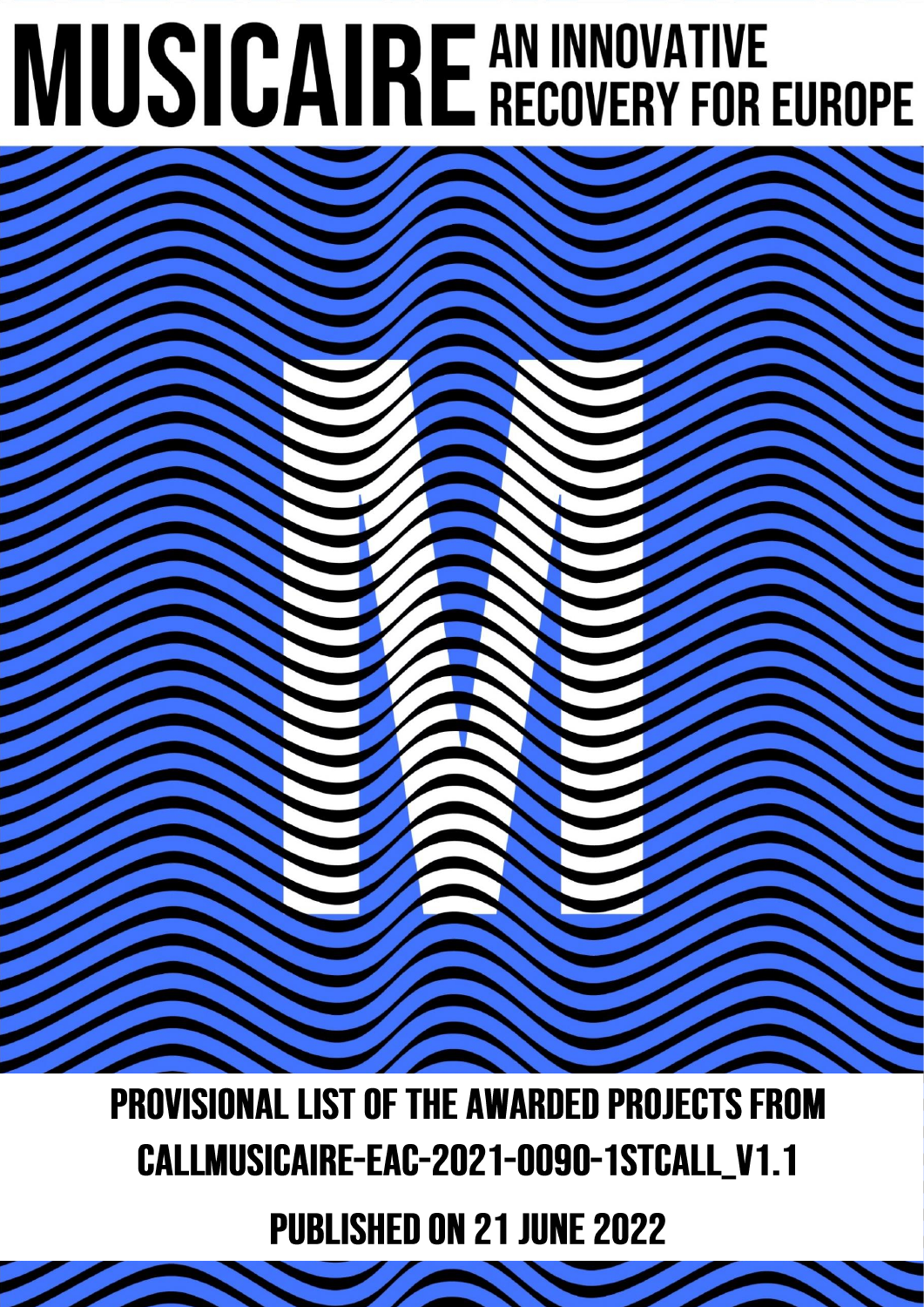## **PROVISIONAL LIST OF THE AWARDED PROJECTS**

| #              | Name of the<br><b>Entity</b>                                                                                                              | Title of the proposal                                                                                                                                                | Country               | <b>Theme</b>                                                                           | <b>Strand</b>             | <b>Score</b> |
|----------------|-------------------------------------------------------------------------------------------------------------------------------------------|----------------------------------------------------------------------------------------------------------------------------------------------------------------------|-----------------------|----------------------------------------------------------------------------------------|---------------------------|--------------|
| $\mathbf{1}$   | IMPALA -<br>Independent<br><b>Music</b><br>Companies<br>Association<br><b>AISBL</b>                                                       | <b>IMPALA Climate</b><br>Training and<br><b>Standards Project</b>                                                                                                    | BE - Belgium          | Green<br>recovery                                                                      | Medium<br>(EUR<br>55.000) | 95.5         |
| $\overline{2}$ | <b>FXR BV</b>                                                                                                                             | <b>Empowering EU</b><br>creator, manager<br>and collecting<br>Societies to<br>improve music<br>royalty data-<br>handling for Fairer<br>Remuneration post<br>COVID-19 | $NL -$<br>Netherlands | <b>Digital</b><br>recovery;<br>Just and<br>resilient<br>recovery                       | Medium<br>(EUR<br>55.000) | 92.5         |
| 3              | <b>Music Cities</b><br>Network e.V.                                                                                                       | European Music<br>Policymaker<br>Exchange                                                                                                                            | DE-<br>Germany        | Just and<br>resilient<br>recovery                                                      | Medium<br>(EUR<br>55.000) | 92           |
| 4              | Hamburg Music<br>Business e.V.                                                                                                            | European Music<br><b>Business Training</b>                                                                                                                           | $DE -$<br>Germany     | Green<br>recovery;<br><b>Digital</b><br>recovery;<br>Just and<br>resilient<br>recovery | Medium<br>(EUR<br>55.000) | 92           |
| 5              | Društvo Lojtra<br>Društvo za<br>osebni in<br>poklicni razvoj<br>mladih                                                                    | Tune Green                                                                                                                                                           | SI - Slovenia         | Green<br>recovery;<br>Just and<br>resilient<br>recovery                                | Medium<br>(EUR<br>55.000) | 91.5         |
| 6              | Butik s.r.l.<br>Impresa<br>Sociale                                                                                                        | <b>METE</b>                                                                                                                                                          | $IT - Italy$          | Just and<br>resilient<br>recovery                                                      | Medium<br>(EUR<br>55.000) | 91.5         |
| $\overline{7}$ | Enterprise Z -<br>Kultur- &<br>Eventverein zur<br>Realisation von<br>intermedialen<br>Projekten im<br>und für den<br>öffentlichen<br>Raum | <b>MUSIC IN THE</b><br><b>COUNTRYSIDE</b>                                                                                                                            | $AT - Austria$        | Just and<br>resilient<br>recovery                                                      | Medium<br>(EUR<br>55.000) | 91           |
| 8              | <b>FLaP</b><br>Association /<br><b>Cabaret Vert</b><br>Festival                                                                           | An active<br>contribution to the<br>ecological transition<br>of European culture                                                                                     | $FR - France$         | Green<br>recovery                                                                      | Medium<br>(EUR<br>55.000) | 91           |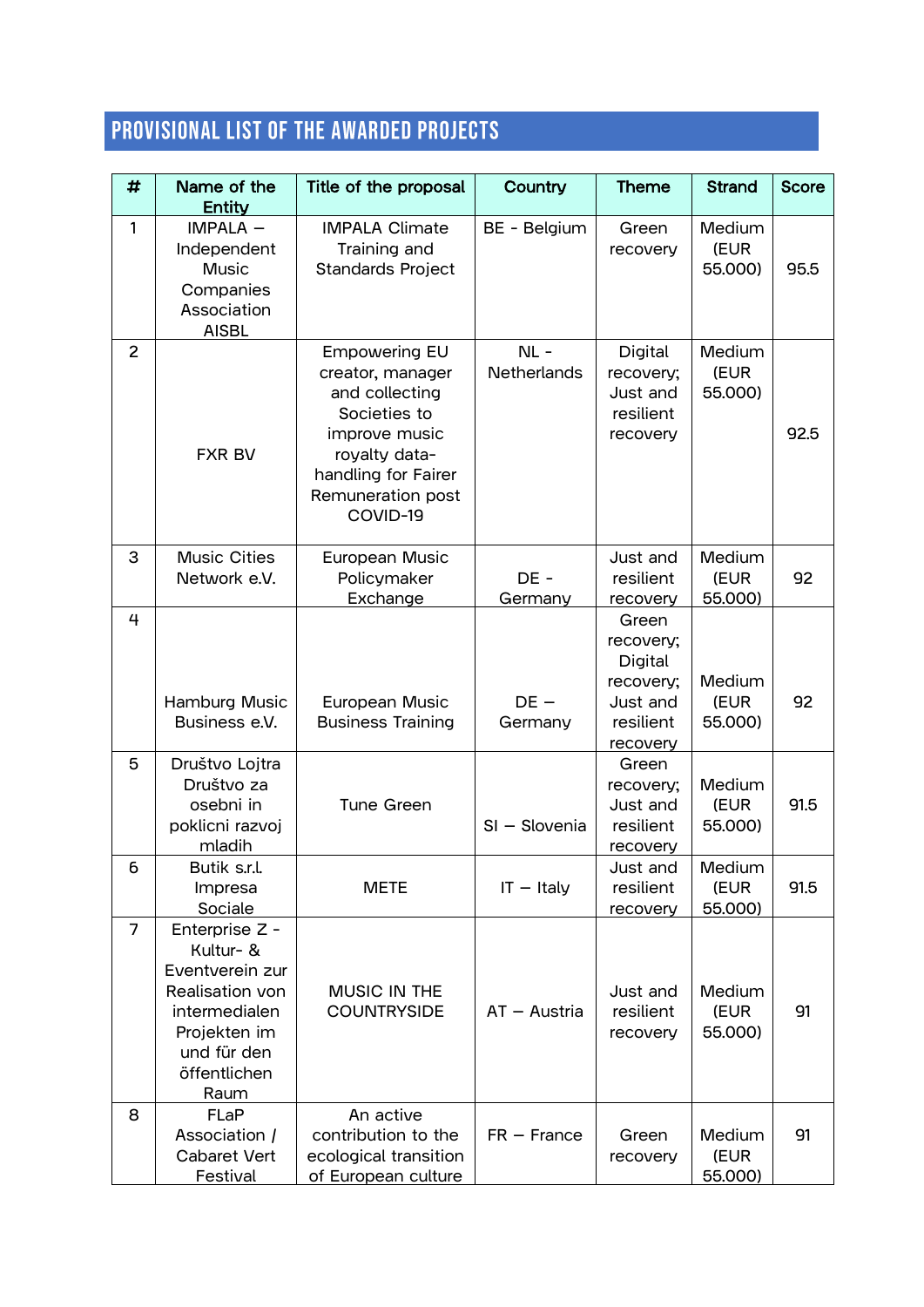|    |                                                                                   | by strengthening<br>the sustainability of<br>music festivals and<br>their ecosystem<br>through<br>experimentation<br>and the sharing of<br>activities<br>committed to<br>decarbonization. |                          |                                                                  |                           |      |
|----|-----------------------------------------------------------------------------------|-------------------------------------------------------------------------------------------------------------------------------------------------------------------------------------------|--------------------------|------------------------------------------------------------------|---------------------------|------|
| 9  | <b>Kulturális</b><br><b>LABOR</b><br>Alkotóművésze<br>ti Szociális<br>Szövetkezet | EEnlarge Europe -<br>Growing meadow at<br>the grassroots                                                                                                                                  | $HU -$<br>Hungary        | Green<br>recovery;<br>Just and<br>resilient<br>recovery          | Medium<br>(EUR<br>55.000) | 90.5 |
| 10 | Louvana Diskoi<br>Ltd                                                             | Eurotoire: Equaliser                                                                                                                                                                      | $CY - Cyprus$            | Just and<br>resilient<br>recovery                                | Medium<br>(EUR<br>55.000) | 90.5 |
| 11 | Associação de<br><b>Músicos</b><br>Artistas e<br>Editoras<br>Independentes        | The Digital Path To<br><b>Market: Capacity</b><br>Building for the<br><b>Independent Sector</b>                                                                                           | $PT -$<br>Portugal       | <b>Digital</b><br>recovery;<br>Just and<br>resilient<br>recovery | Medium<br>(EUR<br>55.000) | 90.5 |
| 12 | vzw Oude<br><b>Beestenmarkt</b>                                                   | The Zero<br>Measurement<br>Project                                                                                                                                                        | $BE -$<br>Belgium        | Green<br>recovery                                                | Small<br>(EUR<br>30.000)  | 90   |
| 13 | SINUS Markt-<br>und<br>Sozialforschung<br>GmbH                                    | Harmonised Survey<br><b>Tools for Music</b><br>Industry<br>Stakeholders                                                                                                                   | $DE -$<br>Germany        | <b>Digital</b><br>recovery;<br>Just and<br>resilient<br>recovery | Small<br>(EUR<br>30.000)  | 90   |
| 14 | onEarth<br>Foundation                                                             | LIOS labs<br>Sustainable Music<br>Event and<br><b>Certification Model</b>                                                                                                                 | $PL - Poland$            | Green<br>recovery                                                | Small<br>(EUR<br>30.000)  | 89   |
| 15 | Universitat<br>Pompeu Fabra                                                       | Challenges and<br>opportunities of AI<br>in the creation and<br>consumption of<br>music                                                                                                   | $ES - Spain$             | <b>Digital</b><br>recovery                                       | Small<br>(EUR<br>30.000)  | 86.5 |
| 16 | Sound<br>Diplomacy, SLU                                                           | A Capacity Building<br>programme for a<br><b>Thriving Music</b><br>Ecosystem                                                                                                              | $ES - Spain$             | Just and<br>resilient<br>recovery                                | Small<br>(EUR<br>30.000)  | 86.5 |
| 17 | <b>Music Export</b><br>Ukraine                                                    | Music is the answer                                                                                                                                                                       | $UA -$<br><b>Ukraine</b> | Just and<br>resilient<br>recovery                                | Small<br>(EUR<br>30.000)  | 86.5 |
| 18 | Sud Sonico<br>Associazione<br>Culturale                                           | <b>AVANT Learn -</b><br><b>Advanced Music</b><br><b>XLR8R</b>                                                                                                                             | $IT - Italy$             | Just and<br>resilient<br>recovery                                | Micro<br>(EUR<br>15.000)  | 90   |